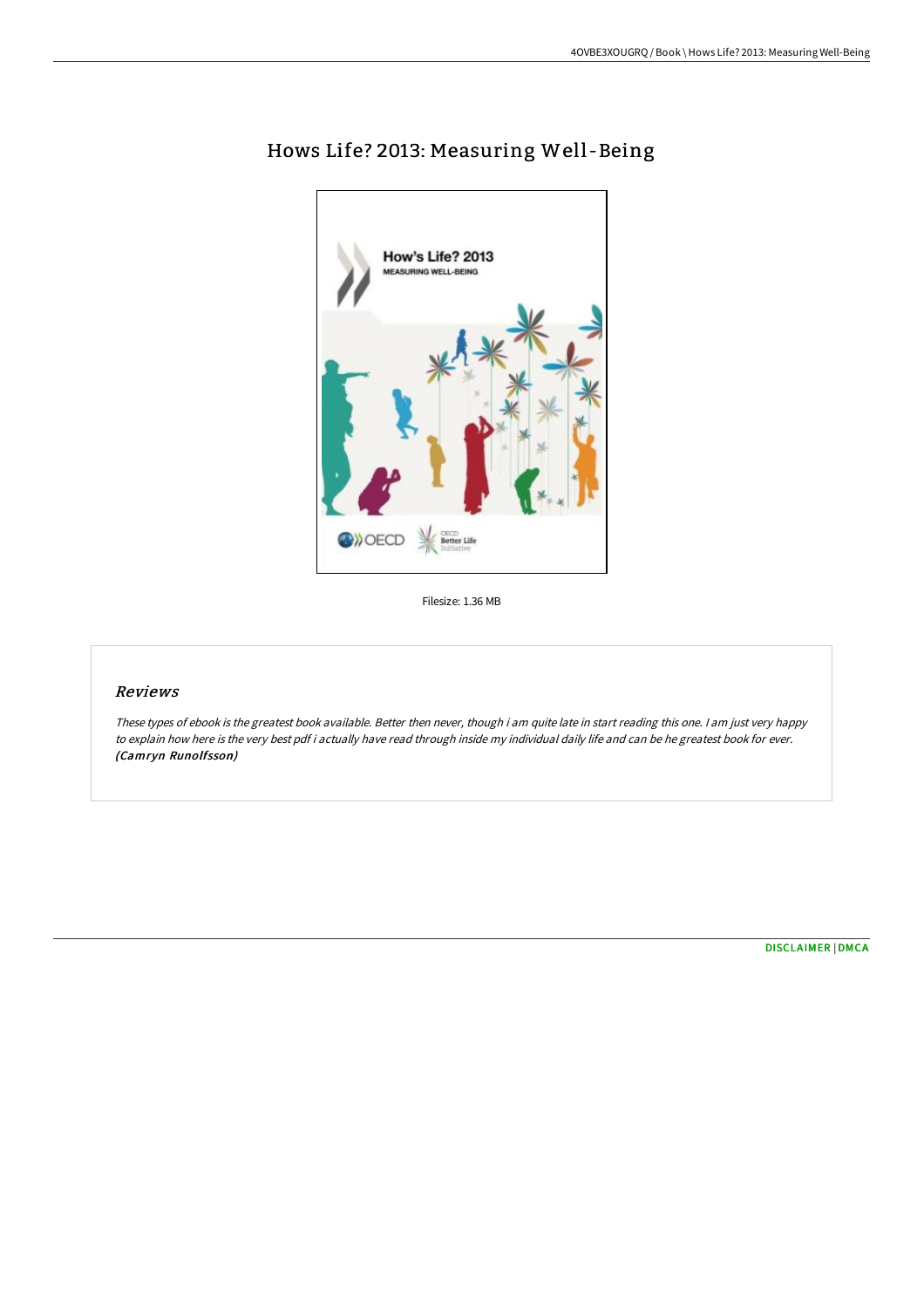#### HOWS LIFE? 2013: MEASURING WELL-BEING



**DOWNLOAD PDF** 

OECD. Paperback. Book Condition: New. Paperback. 212 pages. Dimensions: 10.9in. x 8.3in. x 0.5in.Every person aspires to a good life. But what does a good or a better life mean The second edition of Hows Life provides an update on the most important aspects that shape peoples lives and wellbeing: income, jobs, housing, health, work-life balance, education, social connections, civic engagement and governance, environment, personal security and subjective well-being. It paints a comprehensive picture of well-being in OECD countries and other major economies, by looking at peoples material living conditions and quality of life across the population. Through a wide range of comparable well-being indicators, the report shows that countries perform differently in the various dimensions of well-being. For instance, low-income countries in the OECD area tend to do very well in subjective well-being and work-life balance, while their level of material well-being is much lower than that of other OECD countries. The report responds to the needs of citizens for better information on well-being and the needs of policy makers to give a more accurate picture of societal progress. In addition, the report contains in-depth studies of four key cross-cutting issues in well-being that are particularly relevant. First, this report analyses how well-being has changed during the global economic and financial crisis. Even though some effects of the crisis may become visible only in the long-term, the report finds that the Great Recession has large implications for both economic and non-economic wellbeing of households. Secondly, the report looks at gender differences in well-being, showing that the traditional gender gap in favour of men has reduced but has not disappeared. It also finds that women and men do well in different areas of well-being and that they are increasingly sharing tasks and roles. Third, it looks at the quality of...

Read Hows Life? 2013: Measuring [Well-Being](http://albedo.media/hows-life-2013-measuring-well-being.html) Online  $\begin{array}{c} \hline \end{array}$ Download PDF Hows Life? 2013: Measuring [Well-Being](http://albedo.media/hows-life-2013-measuring-well-being.html)